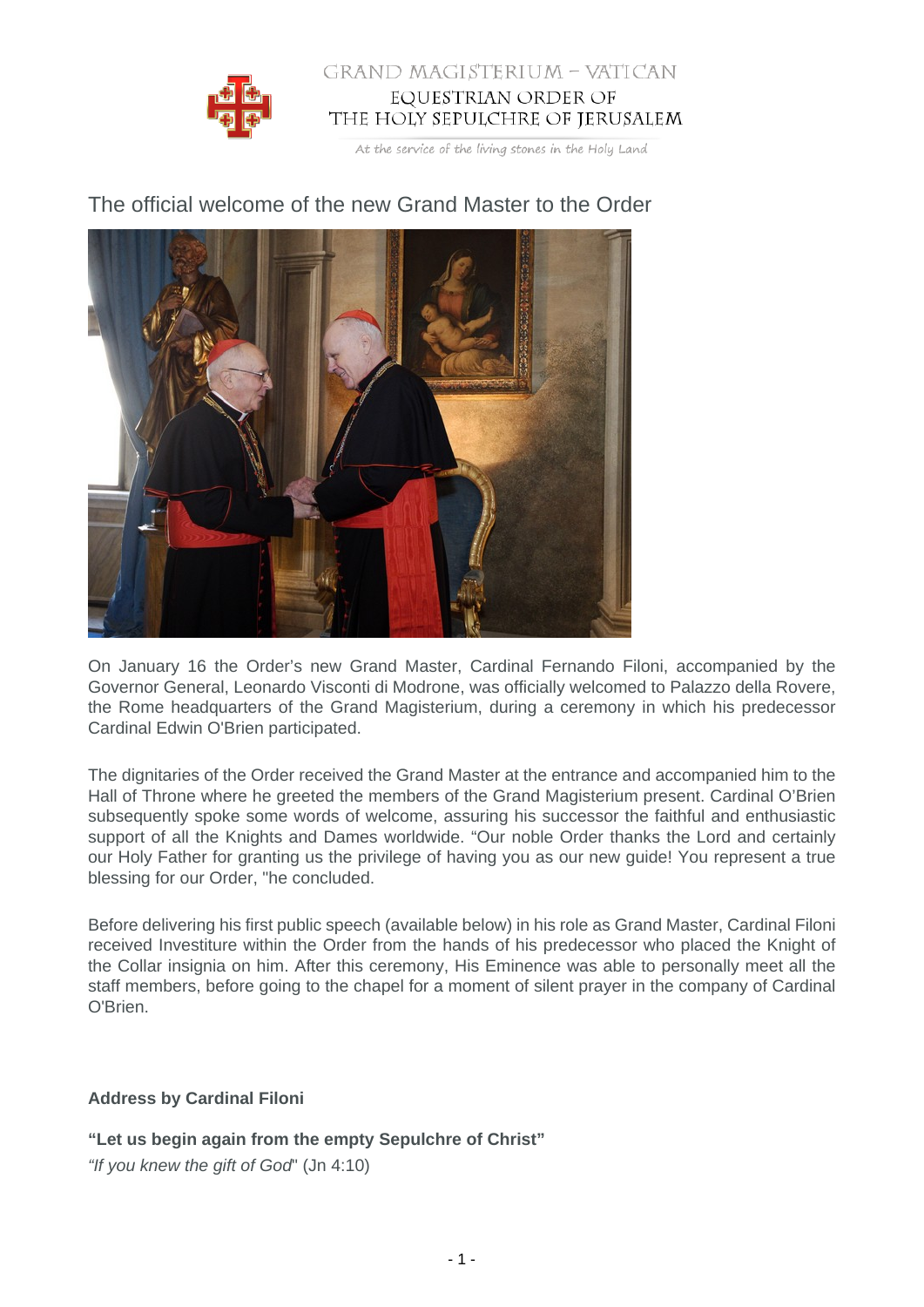This expression is taken from the Gospel of John.

Jesus finds himself in the village of Sicàr, in Samaria; along the road there is a well, the one that Jacob had given to his son Joseph. The well recalls a sepulchre in which life, water, which must be drawn, is hidden.

Tired, Jesus sees a woman busy fetching water and asks her for a drink.

This is a common scene in regions where water does not flow to the surface and must be drawn from underground.

In the dialogue that opens up between Jesus and the Samaritan woman, Jesus tells her that, besides natural water, there is 'other' water, coming from "a spring of water welling up to eternal life" (Jn 4:14), just as Jesus says he has 'other' food, "that you know nothing about" (Jn 4:32), this in reference to the food that the disciples had gone to buy in the village; Jesus then meets the inhabitants of Sicàr, who will recognize him as "the Saviour of the world" (Jn 4:42). This in short is the story of the evangelist John.

This episode of the life of Jesus which I mention allows me to encapsulate the meaning of the service to which the Holy Father has destined me; to give meaning to being with you, to belonging today to the large family of the Equestrian Order of the Holy Sepulchre of Jerusalem. I could say that I am almost the parish priest of this great 'Parish' spread across the continents.

We all need to draw on the "depths" - a Pauline term - of that mystery of grace that allows us to "know this love that surpasses knowledge" (Eph. 3:18-19).

Today we begin a new chapter in the history of the Order; a history full of events and gestures that have ennobled it.

I renew my gratitude to the Most Eminent Cardinal Edwin O'Brien for the duty he has fulfilled with competence and generosity at the helm of the Order. Thank you your Eminence!

I greet those present: His Excellency, Mons. Tommaso Caputo, the Grand Magisterium, His Excellency, Mons. Franco Croci, Grand Prior of the Lieutenancy for Central Italy, Lieutenant General of Honour, H.E. Prof. Giuseppe Dalla Torre del Tempio di Sanguinetto and all of the staff.

I wish to assure you of my commitment to the Order and offer my encouragement to you all. In order to journey together, we need together to ask Christ for the gift of "his" water and "his" food so that our journey and that of every Knight and Dame, be faithful to the "vocation" and "ministry" that we are committed to.

As Knights and Dames, we all know we have a mission to carry out; we must live up to the 'noble ideal' which the very nature of our institution requires of us. But the 'nobility', the honour to which I refer does not come, as Saint Gregory of Nazianzus, Bishop and Doctor of the Church says, from the "titles of our parents or from their life's work, rather from being and calling ourselves Christians" (Discourses 43, 19-21).

The commitment undertaken, in truth, comes from that empty Sepulchre, that is, from the Resurrection of Christ from which all profound knowledge derives, both of the hidden and public life of the Lord, and of his words. The empty tomb speaks to us of the living Master, whom the Apostle